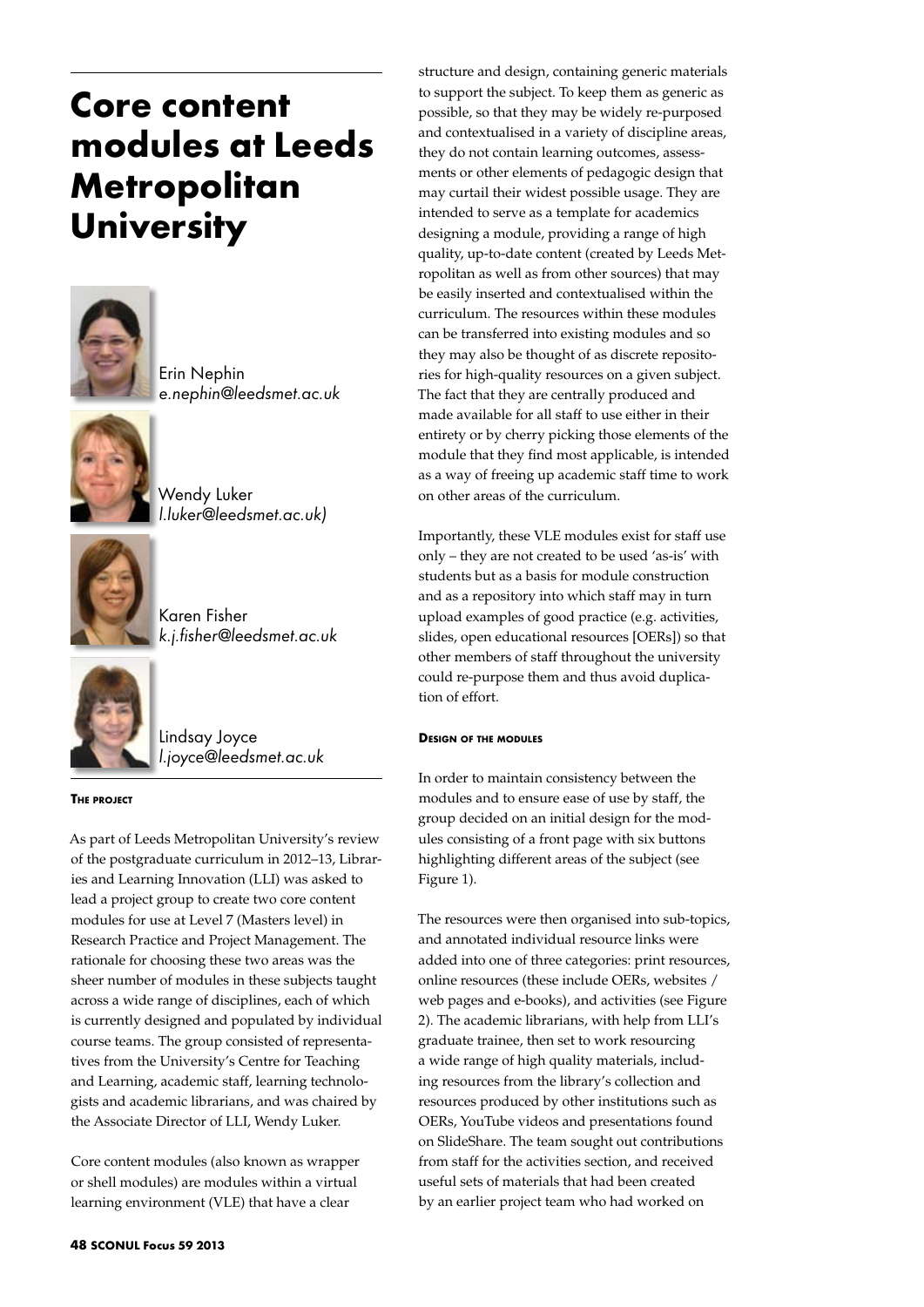

*Fig. 1 Front page of modules*

creating re-usable research practice activities. Both these and other activities that were sourced included online quizzes, PowerPoint presentations, and examples of in-class activities. The team also drew heavily on the range of materials and activities which already exist on our Skills for Learning website (skillsforlearning.leedsmet. ac.uk).

## **Initial feedback from academics**

After the modules had been created and basic content uploaded, the modules were circulated for initial feedback to academic staff across the university, including those directly involved in research support, and to staff working on Project Management course teams. Staff were asked to



*Fig. 2 Example of Resources Lists in the Modules*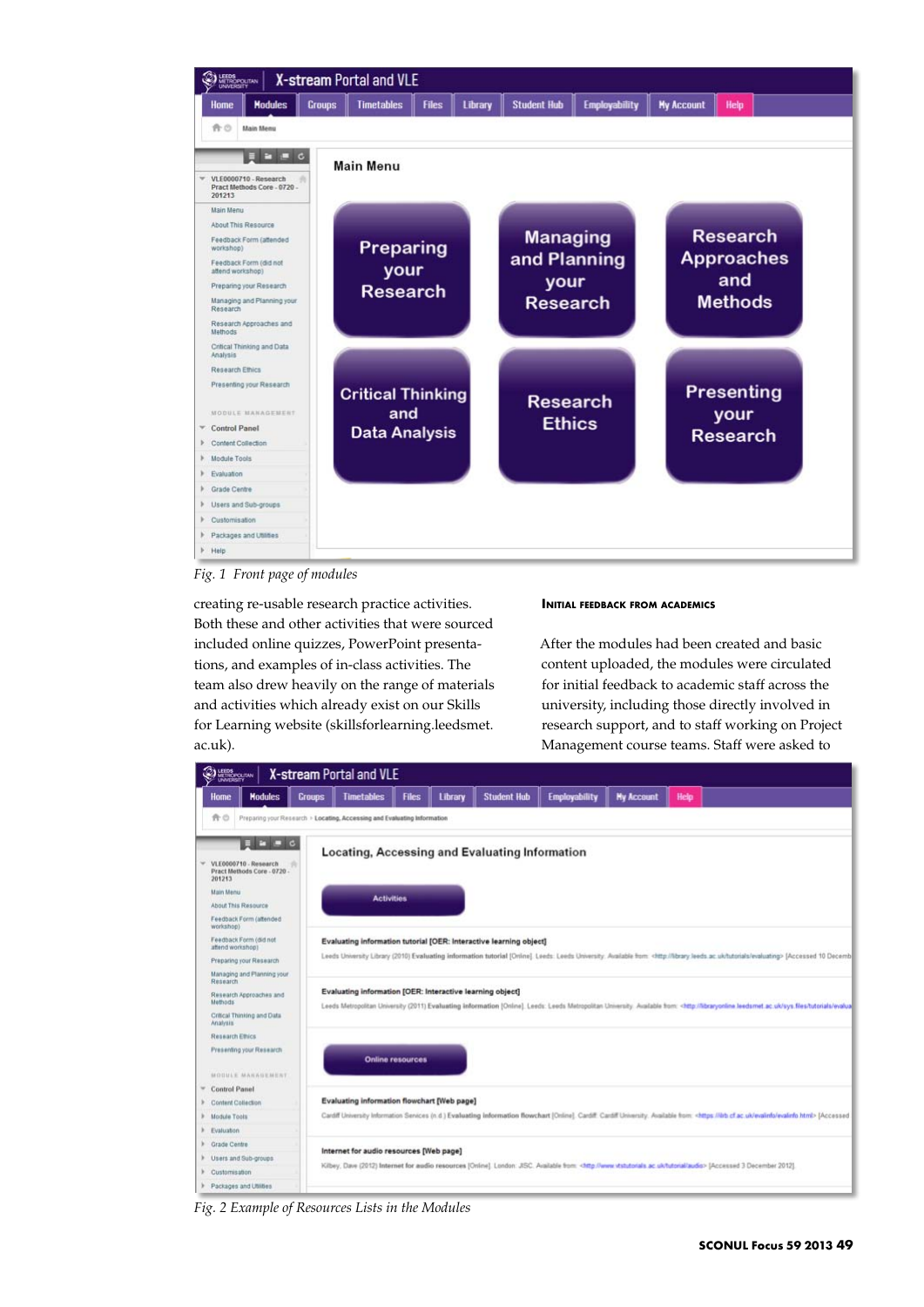feed back on the usability of the module, the categories selected for inclusion and on the types of resources included. The feedback received was very positive, and useful suggestions were made on how the design of the modules could be improved – this was particularly helpful in the case of the Project Management module. These suggestions were considered, and recommended changes – for example the inclusion of an 'About this resource' page to outline the sub-categories – were made. The modules were then circulated to a larger group of academics for a second round of feedback and they were completed in April 2013.

### **Promoting the modules**

After the completion of the modules, the project team advertised a series of workshops, two at each of our two campuses, via the university's staff bulletin. Staff members were invited to come along to a hands-on session and demonstration. Staff enrolled on the sessions were then given access to the modules in the VLE.

At these workshops, LLI staff explained the background to the project, outlined how the modules could be used, and walked staff through the various sections before letting them explore the modules on their own. We asked for feedback via an embedded form built using Google Forms on the usefulness of our demonstration, ease of navigation, and the usefulness of the content, as well as any suggestions for improvements and resources that they wanted to include in the activities section. Staff were enthusiastic and asked for several colleagues to be given access to the module soon after the workshops. These requests were so numerous that the decision was made in late May for all members of academic staff to be included.

As a follow-on from these workshops, the team was asked to present at the annual course leaders' conference in July. The workshops ran along the same lines as the earlier sessions and were attended by course leaders from across all faculties as well as an associate dean who had heard about the modules via other colleagues. Attendees gave some useful suggestions for further resources to be included and several asked for assistance in copying resources into their existing modules during the workshop itself. Most importantly, these workshops generated several requests for academics to be included in phase two of the project, which will be the creation of the next two modules, provisionally Introduction to Marketing and Strategic Management.

#### **Feedback so far**

The modules have been extremely well received, with very positive feedback being given in the workshops through the feedback form and in meetings and events attended by team members. Several academic staff have already used a copy of the Research Practice module as the basis of their own research modules, and it has also been adopted by a new course for distance learners as the core of their Research Practice module, following on from recommendations of colleagues in that faculty.

A member of academic staff involved in the MSc in Strategic Project Management is working with the team on re-purposing a number of his own materials to augment this module, and these repurposed materials will also be used to enhance and extend the project management content on the Skills for Learning website. The Skills for Learning team will be working with this member of staff in producing a 'Little Book of Project Management' to add to the list of 'Little Books' on a range of academic skills already produced by the team and widely used around the university. This has been an unforeseen and very beneficial additional outcome of the project.

In addition, following the availability of the modules to all academic staff, feedback has also been received from staff who had stumbled across the modules after finding them in their VLE list; this feedback indicates their usefulness and asked for further information about the project and the modules.

#### **Future steps**

The project team will now move on to developing the next two modules: Introduction to Marketing and Strategic Management. The same basic methodology will be followed, including the cyclical approach to creating some content to be reviewed and seeking feedback which is then fed into further development of the modules.

Academic staff will need to be assured that the content they are using and recommending to their students is current and accessible, so it is vital that the modules are kept up to date, with the latest materials and up-to-date editions being cited and with any broken links removed or updated. The responsibility for maintaining the modules will rest with the team in LLI; information services librarians in our academic support team will have